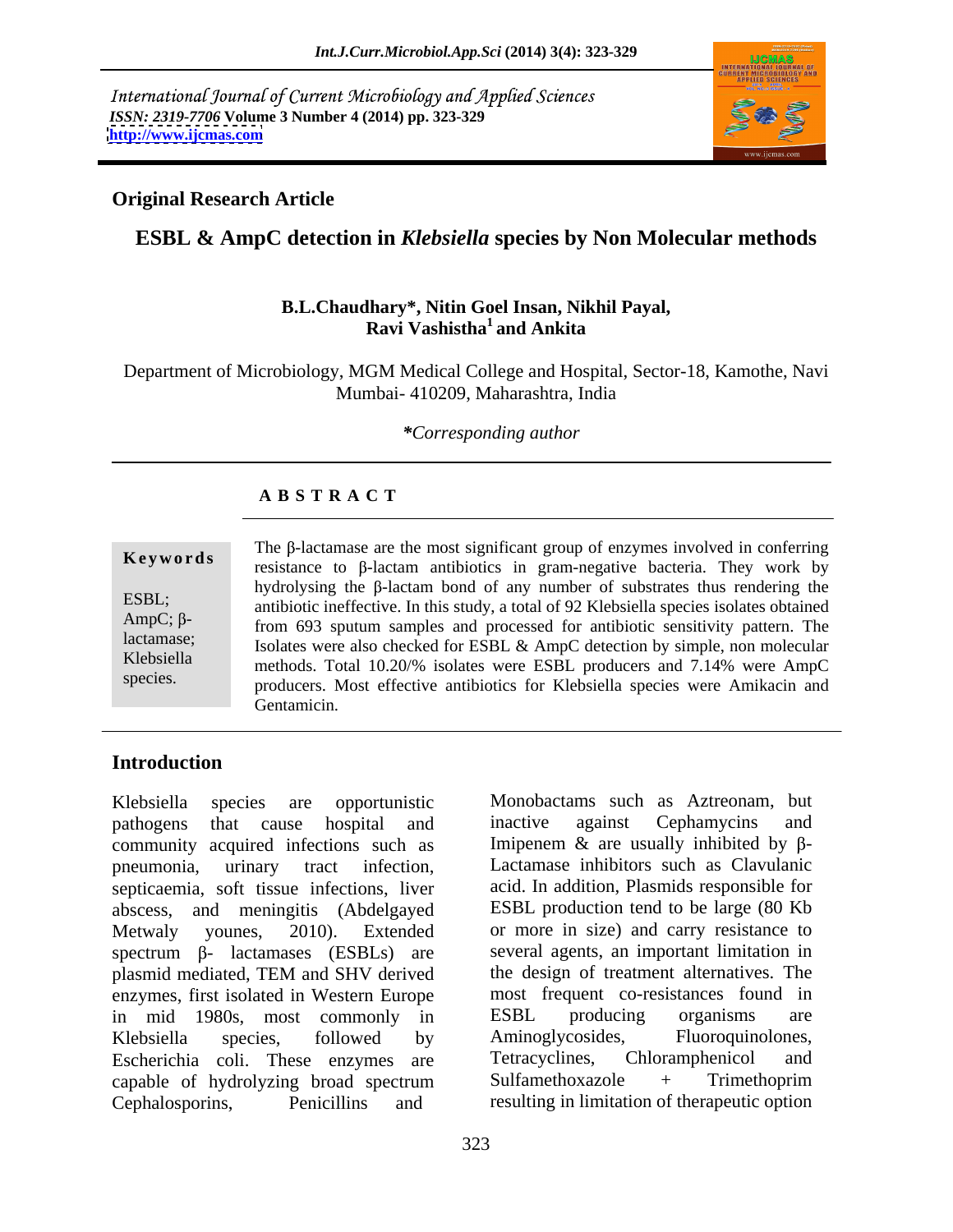(Chaudhary, et al., 2004). AmpC β-<br>**Antimicrobial Susceptibility Test** lactamase have gained importance since the late 1970s as one of the mediators of Antimicrobial susceptibility testing was antimicrobial resistance in Gram negative performed using the Kirby-Bauer disk bacilli. These enzymes are diffusion method with the following set of Cephalosporinases capable of hydrolyzing all  $\beta$ -lactams to some extent. AmpC  $\beta$ - (30mcg), Cefaperazone (30mcg), lactamases are of two types plasmid-<br>Lomefloxacin (30mcg), Cefotaxime mediated and chromosomal or inducible (30mcg), Ceftazidime (30mcg),

produced by isolates of Klebsiella pneumoniae associated with decreased Method for ESBL detection outer membrane permeability can even confer resistance to the Carbapenems National Committee for Clinical (Jennifer A. Black et al., 2005). Plasmid- Laboratory Standard (NCCLS) Phenotypic encoded AmpC genes have been found confirmatory combination disc diffusion around the world since  $1989$ , in test. A disc of Ceftazidime  $(30\mu g)$  alone nosocomial and non nosocomial isolates, having been most easily detected in those  $(30\mu g/10)$  were placed at a distance of 25 enterobacteria not expected to produce an mm center to center, on a MHA plate AmpC  $\beta$ -lactamase (George A.Jacoby inoculated with a bacterial suspension of 2009). Plasmid-mediated AmpC-resistance 0.5 McFarland turbidity standards and has arisen through the transfer of incubated overnight at 37°C. An increase chromosomal genes for the inducible in inhibition zone diameter of  $>5$  mm for a AmpC betalactamases onto plasmids. Plasmids with these genes can spread alone confirmed ESBL production among other members of the family Enterobacteriaceae (Nasim, et al., 2004).

# **Materials and Methods**

samples were processed and identified as  $\qquad$  phenylboronic acid (Benzeneboronic -lactamase, combined ESBL+AmpC and allowed to dry for 30 min and used.pure AmpC production.

AmpC (Hemalatha et al., 2007). Cefuroxime (30mcg), Ciprofloxacin<br>
(5mcg), Gentamicin (10mcg), Pefloxacin<br>
Plasmid-mediated AmpC β-lactamases (5mcg), Ofloxacin (5mcg) antibiotics- Netilline (30mcg), Amikacin (30mcg), Cefaperazone (30mcg), Lomefloxacin (30mcg), Cefotaxime (30mcg), Ceftazidime (30mcg), Cefuroxime (30mcg), Ciprofloxacin (5mcg), Gentamicin (10mcg), Pefloxacin (5mcg), Ofloxacin (5mcg)

# **Method for ESBL detection**

National Committee for Clinical and Ceftazidime + Clavulanic acid in inhibition zone diameter of  $\geq$ 5 mm for a combination disc versus Ceftazidime disc alone confirmed ESBL production (Cormican et al., 1996).

## **AmpC detection: (Inhibitor based test)**

The present investigation comprised of a lactamase production on disks containing total of 92 Klebsiella species isolates Boronic acid. A disk containing 30 µg of obtained from 693 sputum samples Cefoxitin and another containing 30 µg of collected in Mahatma Gandhi Mission Cefoxitin with 400 µg of Boronic acid was Hospital Kamothe Navi Mumbai from placed on the agar. Boronic acid were February 2012 to February 2013. All the prepared by dissolving 120 mg of per the standard microbiological protocols acid;Hi media.) in 3 ml of Dimethyl and procedures (Ho, et al., 2000). Isolates Sulfoxide. 3ml of sterile distilled water confirmed as Klebsiella species were was added to this solution. 20  $\mu$ l of the studied for their antimicrobial stock solution was dispensed onto disks susceptibility pattern, extended spectrum containing 30 µg of Cefoxitin. Disks were All isolates were tested for AmpC  $\beta$ phenylboronic acid (Benzeneboronic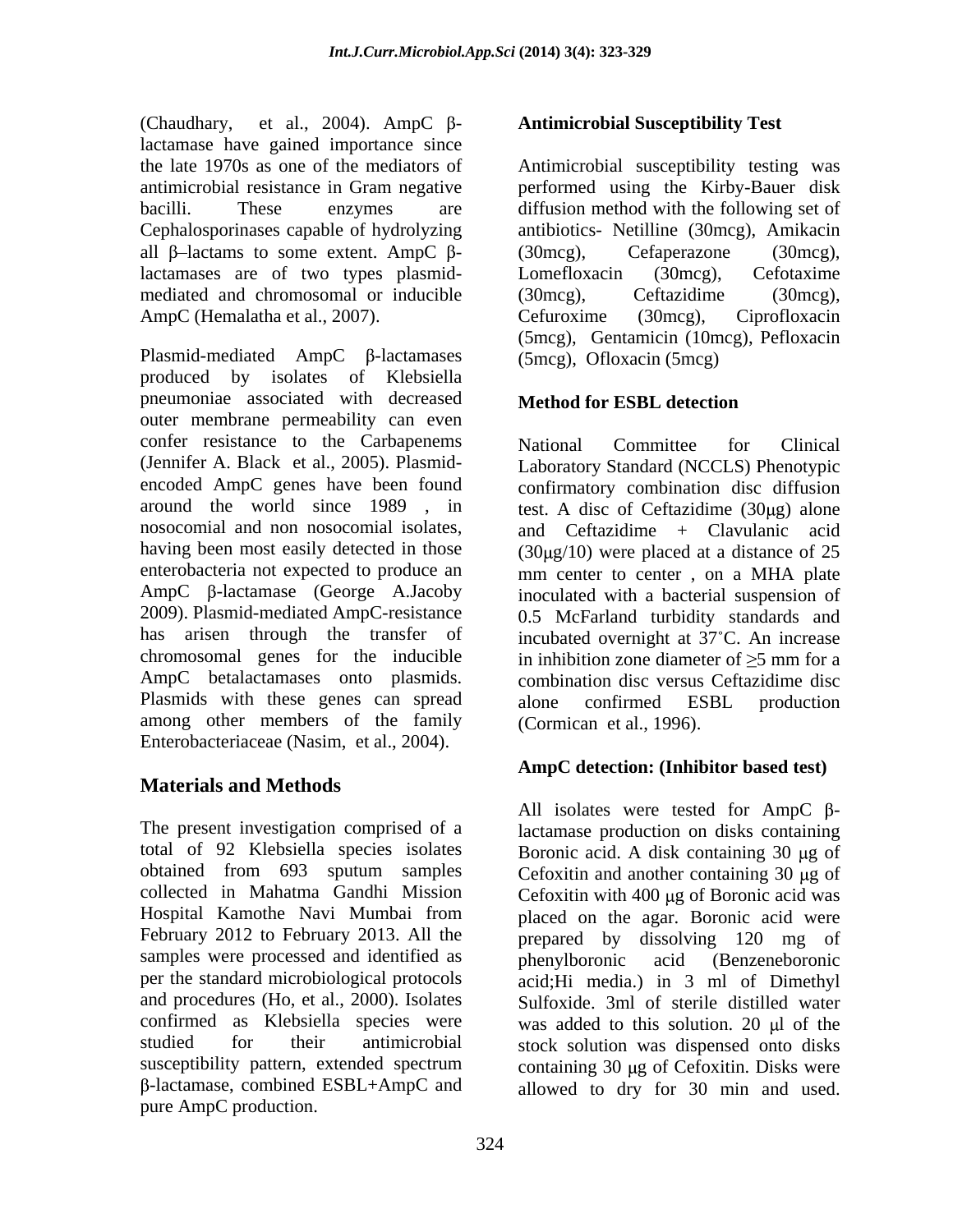Inoculated plates incubated overnight at 35°C. An organism demonstrating a zone diameter around the disk containing Cefoxitin and Boronic acid  $\geq$ 5 mm than presence of the ESBL activity (Hanson, the zone diameter around the disk containing Cefoxitin alone will be considered an AmpC producer (Kim et The prevalence of Klebsiella in sputum

Out of total 693 Sputum samples, 98 Acheamporg et al. showed the prevalence (14.14%) Klebsiella species were isolated from sputum 14.0% (Acheampong et al. (14.14%) Klebsiella species were isolated from s<br>(Chart 1). Out of 98 Klebsiella species,  $77$  2011). (Chart 1). Out of 98 Klebsiella species, 77 (77.10%) were isolated from Male patients and 21 (22.90%) were isolated from Female patients (Chart 2). The patients of all age groups were included in this study but highest 41.30% patients were of 56 -75 years of age group (Chart 3). Out of 98 Klebsiella species, 10 (10.20%) were ESBL producers, 7 (7.14%) were AmpC (65.9%) were females. The male: female producers and 16 (16.32%) were both ratio was 0.6:1. Renuka Rampure et al. producers and 16 (16.32%) were both ratio was 0.6:1. Renuka Rampure et al.<br>ESBL as well as AmpC producers (Chart (2013) have reported that 199 (51.8%) ESBL as well as AmpC producers (Chart 4). Klebsiella species showed the variable sensitivity pattern against different in their study. antibiotics. The most effective antibiotics<br>were Amikacin and Gentamicin (94.89%) Prevalence of total ESBL in sputum were Amikacin and Gentamicin (94.89%) whereas the least effective antibiotic was samples was 10.20%. Prevalence of both Cefuroxime (73.4%). ESBL and AmpC was 16.32 %. The total

mediated resistance appears to be limited due to the inability of the standardized methods of susceptibility testing or the 2009) Laghawe Avinash showed 11.7% commercially available systems to detect prevalence of AmpC in Klebsiella species. commercially available systems to detect prevalence of AmpC in Kleb<br>this resistance (Bonnet, 2004). The (Laghve Avinah et al., 2005) this resistance (Bonnet, 2004). The emergence and the spread of the ESBL producing strains have led to questions regarding the optimal therapy for 14.14% in sputum samples. 10.20% of infections which are caused by the ESBL producing strains (Philippon, et al., 2002). The confirmation of the ESBL production by clavulanic acid inhibition can be difficult in some strains, not only because the activity of the  $\beta$ -lactamase varies with

different substrates, but also because the organism may contain additional resistance mechanisms that can mask the 2003).

al., 2002; Steward et al., 2001). sample was 14.14%. Study by Shamweel **Results and Discussion** Klebsiella in sputum 7.69%. (Shamweel Ahmad et al. showed the prevalence of Ahmad. 2009) In another study by D.O Acheamporg et al. showed the prevalence from sputum 14.0% (Acheampong et al. 2011).

> Out of total 98 klebsiella isolates, 77 (77.10%) were isolated from males and 21(22.90%) were from females. The male: female ratio was 2.4:1. In the study by A.O.Okesola et al. (2012) Who reported that 30 (34.1%) were males and 58 (65.9%) were females. The male: female ratio was 0.6:1. Renuka Rampure et al. (2013) have reported that <sup>199</sup> (51.8%) were males and 185 (48.2%) were females in their study.

The knowledge on the extent of the ESBL Shamweel Ahmad et al. showed 20% Prevalence of total ESBL in sputum AmpC producers were 7.14%. A study by Shamweel Ahmad et al. showed 20% prevalence of ESBL producing Klebsiella in sputum samples. (Shamweel Ahmad, 2009) Laghawe Avinash showed 11.7% prevalence of AmpC in Klebsiella species. (Laghve Avinah et al., 2005)

> The prevalence of Klebsiella species was 14.14% in sputum samples. 10.20% of Kebsiella isolates were ESBL producers. 7.14% of Klebsiella showed AmpC production. 16.32% of Klebsiella isolates were both ESBL as well as AmpC producer.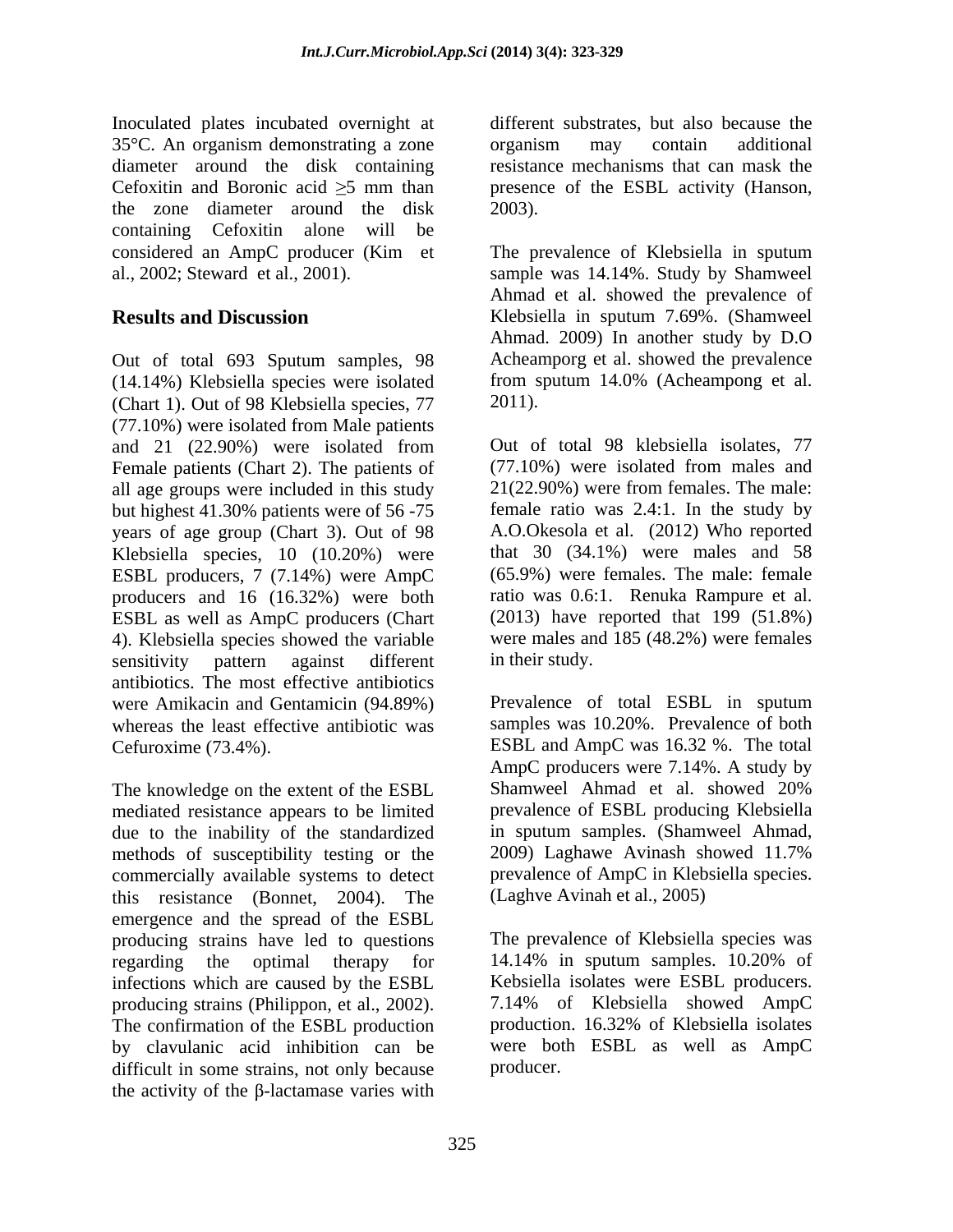









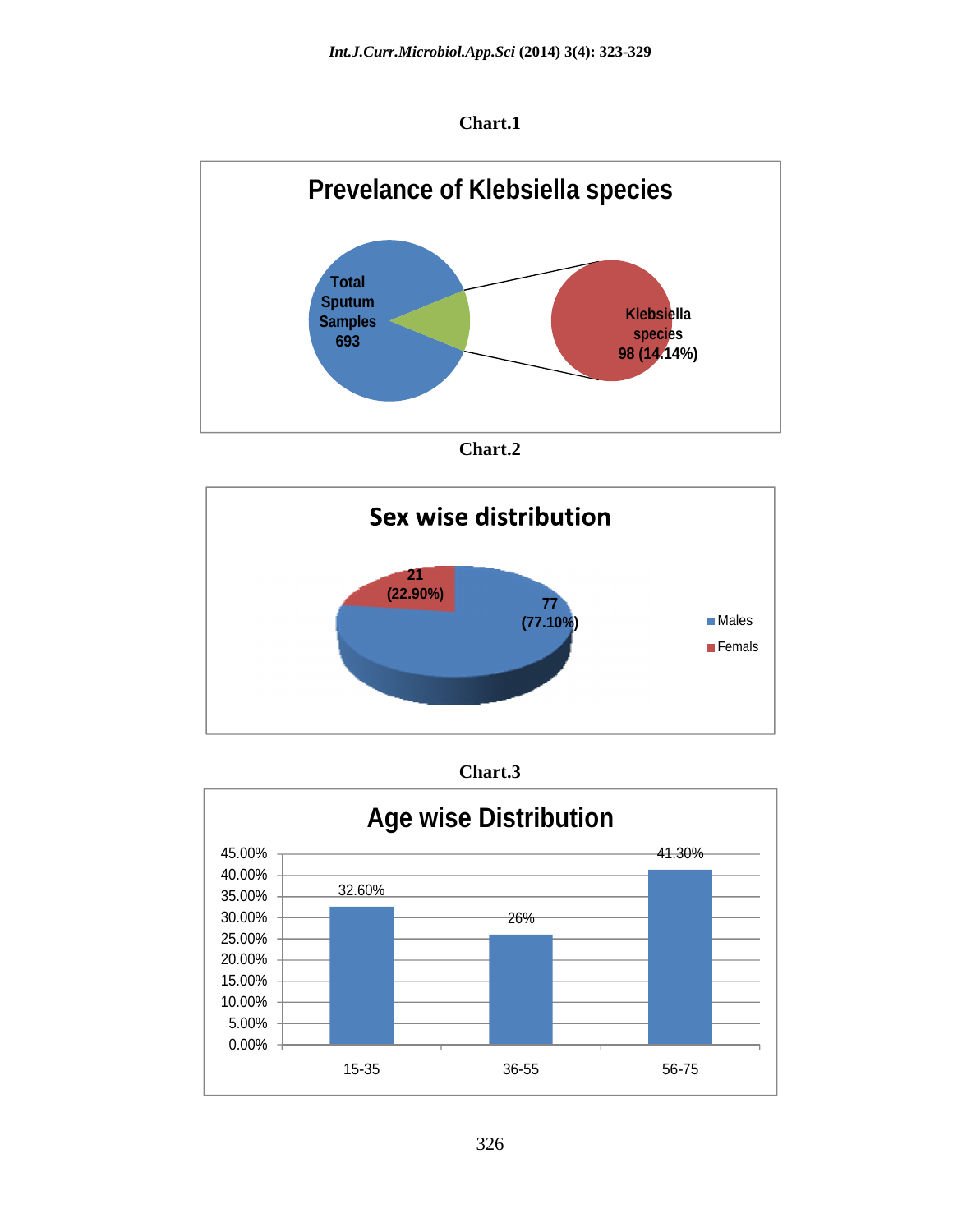

**Chart.4** Prevalence of ESBL & AmpC Producers among Klebsiella species

**Chart.5** Antibiotic sensitivity pattern of Klebsiella species

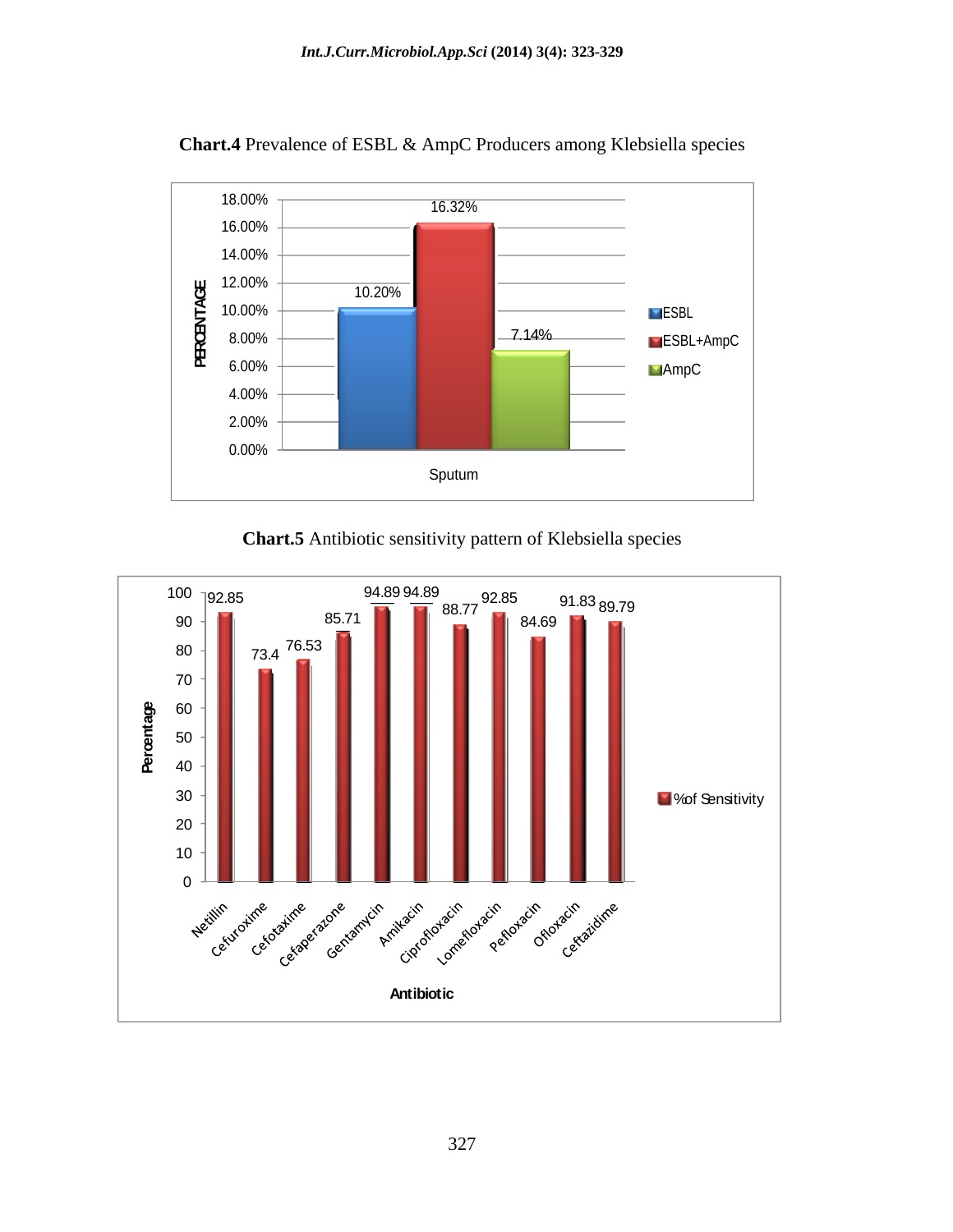Fig.1 ESBL positive & AmpC negative AmpC positive & ESBL negative



Maximum sensitivity was observed against Gentamicin (94.89%) and Reserch.2007: 220-223.

The detection of ESBLs and AmpC  $\beta$ lactamases by this method is simple and any microbiology laboratory can do it along with the routine antibiotic Journal ofClinical microbiology 2005: susceptibility testing  $43(8): 4168-4171$ .

- 
- Chaudhary U, Aggarwal R. Extended<br>spectrum B-lactamases (ESBL) An microbiology. 2004;42(10): 4799– spectrum  $\beta$ -lactamases (ESBL) - An microbiology. 2004;42(10):<br>emerging threat to clinical 4802. emerging threat to clinical 4802. therapeutics. Indian J Med Microbiol 2004;22:75-80. 2000. APIMS 2000; 108 : 237-40.
- Hemalatha, V., M. Padma,Uma Sekar, T. M. Vinodh & A. S. Arunkymar Detection of the extended spectrum yproduction in Escherichia coli & Klebsiella by an inhibitor based

method. Indian Journal of Medical Reserch.2007: 220-223.

- Amikacin (94.89%). The least effective Jennifer A. Black, Kenneth S. Thomson, antibiotic was cefuroxime (73.4%).  $\qquad \qquad$  John D. Buyank, et al. Evaluation of  $\beta$ -Lactamase Inhibitors in Disk Tests for Detection of Plasmid-Mediated AmpC -Lactamases in Well-Characterized Clinical Strains of Klebsiella spp. 43 (8): 4168-4171.
- **References** Clinical microbiology reviews 2009. George A.Jacoby AmpC  $\beta$ -Lactamases 22(1):161-18. 77
- Abdelgayed Metwaly younes, 2010, Nasim,K., S. Elsayed, J. D. D. Piout, J. Molecular diversity and genetic Conly, D. L. Church and D. B. organization antibiotic resistence in Gregson.New Method for Laboratory Klebsiella species. University of  $\qquad$  Detection of AmpC  $\beta$ -Lactamases in Escherichia coliand Klebsiella Edinbuergh. [www.lib.ed.ac.uk](http://www.lib.ed.ac.uk) Detection of AmpC  $\beta$ -Lactamases in Escherichia coliand Klebsiella pneumoniae Journal of clinical microbiology. 2004;42(10): 4799 4802.
	- Ho, P,L., Tsang, D,N., Ho, M., Yuen, K,Y.
	- Cormican MG, Marshall SA, Jones RN. Detection of the extendedspectrum ÿ-
	- Detection of AmpC  $\beta$ -lactamases Lactamases (ESBL)- producing strains by<br>production in Escherichia coli & the E-test ESBL screen. J Lactamases (ESBL)- producing strains by the E-test ESBL screen. J ClinMicrobiol. 1996; 34:1880-84.